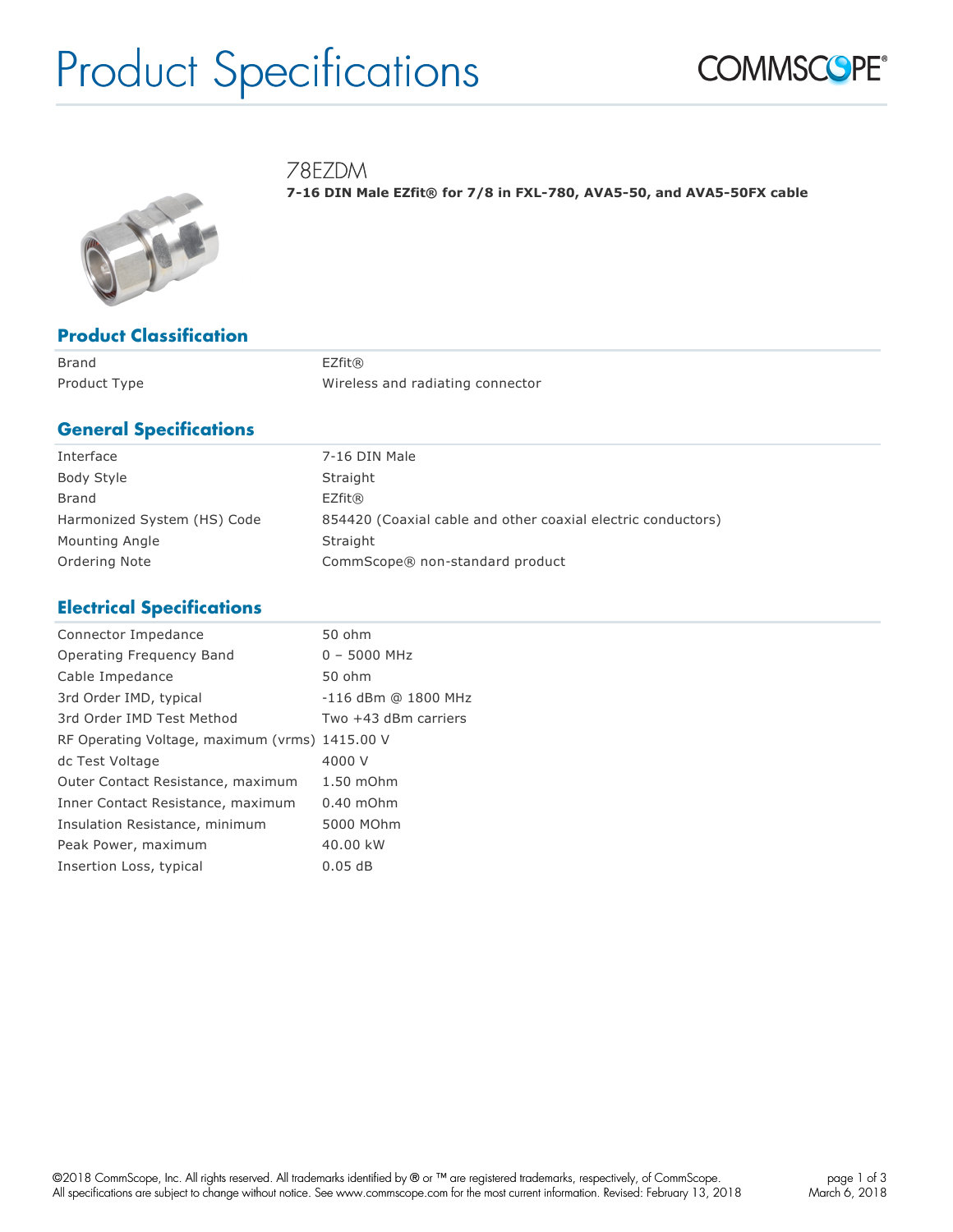

78EZDM

# **Outline Drawing**



# **Mechanical Specifications**

| Outer Contact Attachment Method          | Clamp                     |
|------------------------------------------|---------------------------|
| Inner Contact Attachment Method          | Captivated                |
| <b>Outer Contact Plating</b>             | Trimetal                  |
| Inner Contact Plating                    | Silver                    |
| <b>Attachment Durability</b>             | 25 cycles                 |
| Interface Durability                     | 500 cycles                |
| Interface Durability Method              | IEC 61169-4:9.5           |
| <b>Connector Retention Tensile Force</b> | 1334 N   300 lbf          |
| <b>Connector Retention Torque</b>        | 8.13 N-m   72.00 in lb    |
| Insertion Force                          | 200.17 N  <br>45.00 lbf   |
| <b>Insertion Force Method</b>            | IEC 61169-1:15.2.4        |
| Pressurizable                            | No                        |
| Coupling Nut Proof Torque                | 24.86 N-m   220.00 in lb  |
| Coupling Nut Retention Force             | 1000.85 N  <br>225.00 lbf |
| Coupling Nut Retention Force Method      | MIL-C-39012C-3.25, 4.6.22 |

# **Dimensions**

| <b>Nominal Size</b> | $7/8$ in                     |
|---------------------|------------------------------|
| Diameter            | 37.00 mm   1.46 in           |
| Length              | $53.30$ mm   2.10 in         |
| Weight              | $169.74 \text{ q}$   0.37 lb |

# **Environmental Specifications**

| Operating Temperature | -40 °C to +85 °C (-40 °F to +185 °F)   |
|-----------------------|----------------------------------------|
| Storage Temperature   | $-55$ °C to +85 °C (-67 °F to +185 °F) |